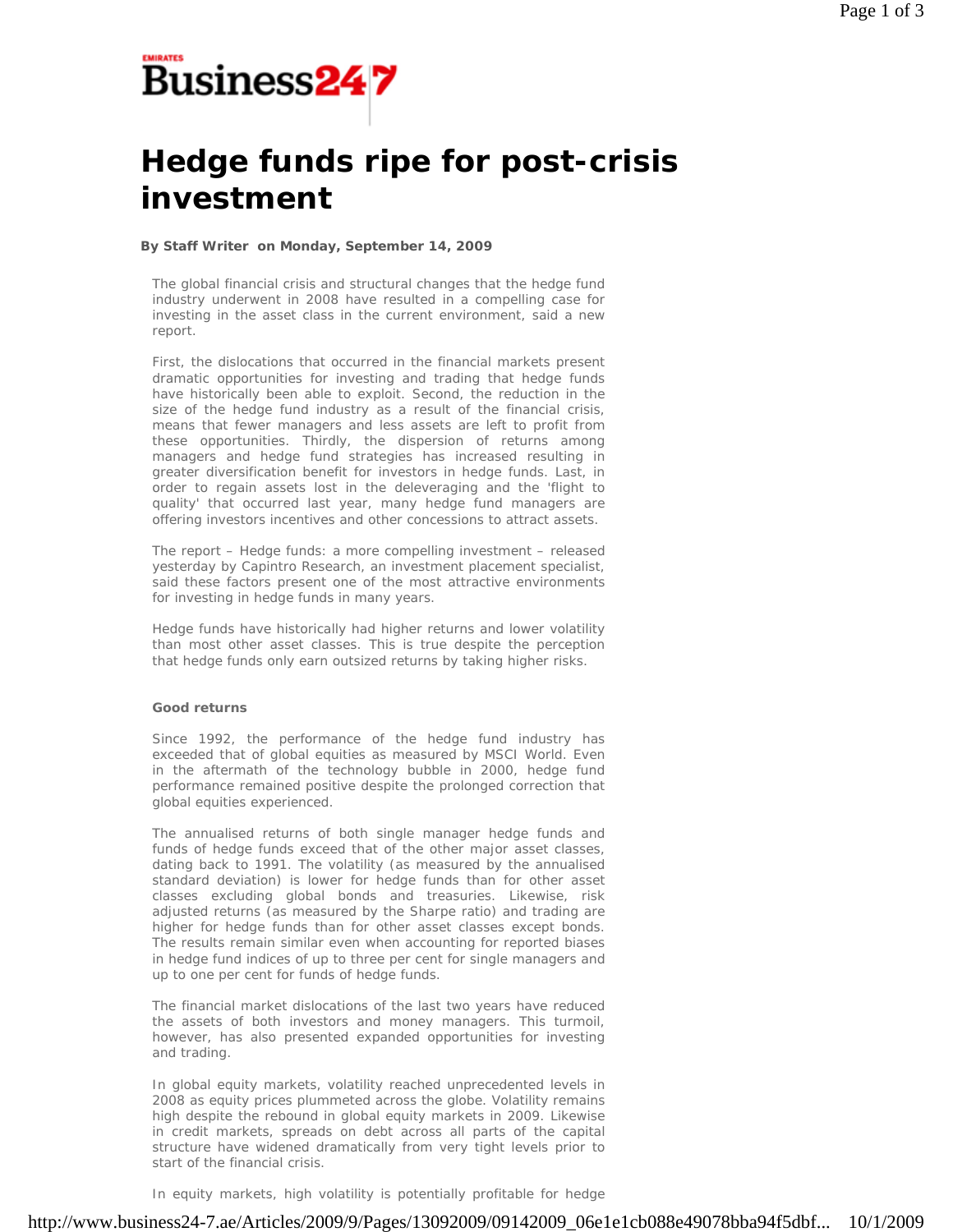fund managers with the trading systems to take advantage of the volatility. Lower equity valuations that accompany the decline in equity prices can be profitable to managers, who are skilled in security selection. Furthermore, as the credit markets return to more normal functioning, credit spreads such as the high yield spread (see graph) will tighten again offering opportunities for skilled credit and multi-strategy managers. Other hedge fund strategies, such as global macro and commodity trading, should also benefit in that environment.

The report said that the five structural changes that are expected will make the hedge fund industry more attractive to investors.

#### **Reduction in assets**

As the events of 2008 unfolded, many hedge fund managers posted negative performance, while risk aversion among investors increased. These factors caused a large number of investors to exit their hedge fund investments. As a result, the assets managed by the hedge fund industry declined dramatically.

Data from Thomson Reuters shows that hedge fund industry assets peaked in second quarter of 2008 at \$1.55 trillion (Dh5.68trn) and ended first quarter of 2009 at \$1.08trn. This represents a decline of approximately 30 per cent in industry assets. The reduction in assets was accompanied by a significant reduction in leverage provided by prime brokers to hedge funds further exacerbating selling pressure and negative performance.

## **Liquidations**

More than 275 funds of hedge funds were liquidated in 2008, according to Hedge Fund Research (HFR), setting a record. The total number of hedge funds declined on a net basis by eight per cent, according to data by HFR. The total number of liquidations in 2008 was 1,471 representing an increase of more than 70 per cent from the previous full year record of 848 liquidations set in 2005.

According to the Lipper Tass Asset Flows Report for Q1 2009, the number of hedge funds followed by them decreased from 5,106 in Q1 2008 to 4,685 in Q1 2009.

This steep reduction in the number of managers is complemented by a significant reduction in the number of proprietary trading desks at global investment banks. This decreased level of competition should create wider spreads and opportunities for hedge fund managers to exploit.

Hedge funds have historically outperformed following periods of crisis due to their ability to identify and opportunistically take advantage of dislocations in the market through long and short positions.

For the first seven months in 2009, HFR's Fund Weighted Index had positive performance of more than 12 per cent.

### **Lower correlation**

The dispersion of returns among hedge fund strategies has declined substantially from 2000 to mid?2007 and then started to pick up again through 2008 and into 2009. At the same time, the dispersion of manager returns has increased. This increased dispersion of returns leads to lower correlation among managers and strategies, also known as intra?correlation.

Having lower intra?correlation among managers and hedge fund strategies leads to higher levels of diversification for investors as well as higher risk?adjusted returns.

#### **Incentives**